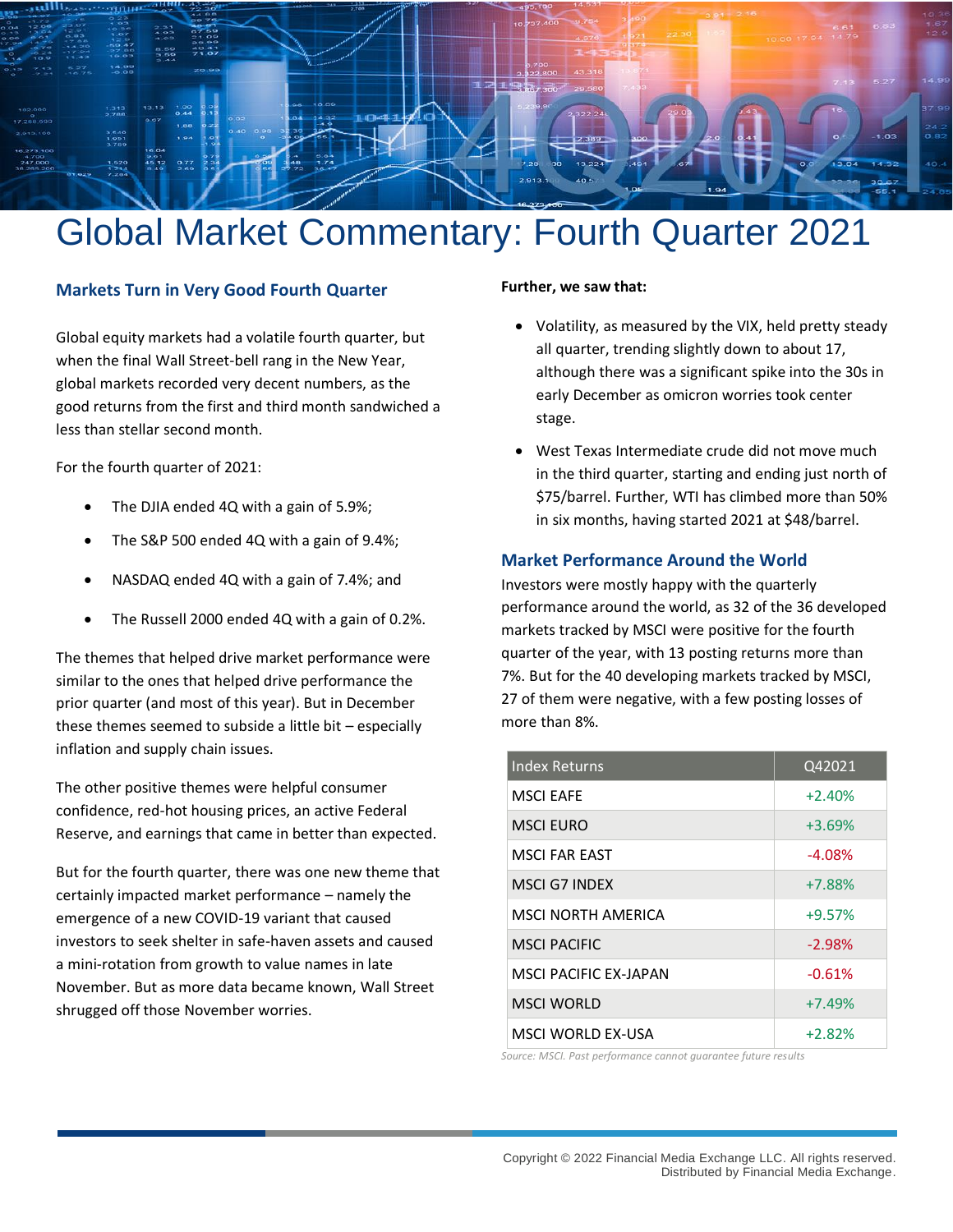Again, the themes that helped drive market performance this quarter have been on Wall Street's radar all year and did not magically appear when the fourth quarter kicked off – except for the new omicron variant. But other than that, the worries of rising inflation; the Federal Reserve's schedule of remaining accommodative; declining consumer sentiment; red-hot housing prices; and supply chain issues have all been around for the whole year (inflation has gone up every month in 2021, for example).

But the fourth quarter did see a few more topics added to that long list of events that could push markets around, including:

- A hotly-debated Build Back Better bill that could carry a price tag of at least \$1 trillion and up to \$3.5 trillion;
- A COVID-19 variant sweeping the country and the world;
- A change in tone from the Federal Reserve indicating that inflation is no longer transitory; and
- Skyrocketing shipping fees, empty shelves and rising inflation just about everywhere.

## **December Lifted the Entire Quarter**

In contrast to November, U.S. equity markets were overwhelmingly positive for the month of December, reversing November's overwhelmingly negative performance.

But it wasn't just U.S. equity markets that performed very well this month – developed and emerging markets outside the U.S. turned in great performance too – with many major developed markets jumping more than 6% and one developing market gaining more than 8%.

For the month of December:

- The DJIA was up 6.8%;
- The S&P 500 was up 5.6%;
- NASDAQ was up 2.6%; and
- The Russell 2000 was up 4.6%.

But investors looking outside the U.S. for the month of December saw overwhelmingly positive performance too, as all 36 developed markets tracked by MSCI were positive for December, with 12 of the 36 jumping more than 6%.

And performance for emerging markets was almost as great, as 32 of the 40 developing markets were positive in December, with EM Latin America ex Brazil leaping more than 8%.

# **Sector Performance Rotated in Q42021**

The overall trend for sector performance for each month of 2021 and each of the four quarters was good, but the performance leaders and laggards rotated throughout, giving investors a few mini sector rotations throughout the year and the final quarter.

Here are the sector returns for the shorter time periods:

| S&P 500 Sector                | 3Q2021   | 4Q2021    |
|-------------------------------|----------|-----------|
| Information Technology        | $+1.03%$ | $+16.22%$ |
| Energy                        | $-1.55%$ | $+4.98%$  |
| Health Care                   | $+0.98%$ | $+9.79%$  |
| <b>Real Estate</b>            | $-0.52%$ | $+14.71%$ |
| <b>Consumer Staples</b>       | $-0.26%$ | $+9.74%$  |
| <b>Consumer Discretionary</b> | $-0.10%$ | 11.34%    |
| Industrials                   | $-3.75%$ | $+5.49%$  |
| <b>Financials</b>             | $+2.77%$ | $+2.52%$  |
| Materials                     | $-3.71%$ | $+12.35%$ |
| <b>Communication Services</b> | $+1.17%$ | $+0.59%$  |
| Utilities                     | $+0.77%$ | $+10.77%$ |
| Source: FMR                   |          |           |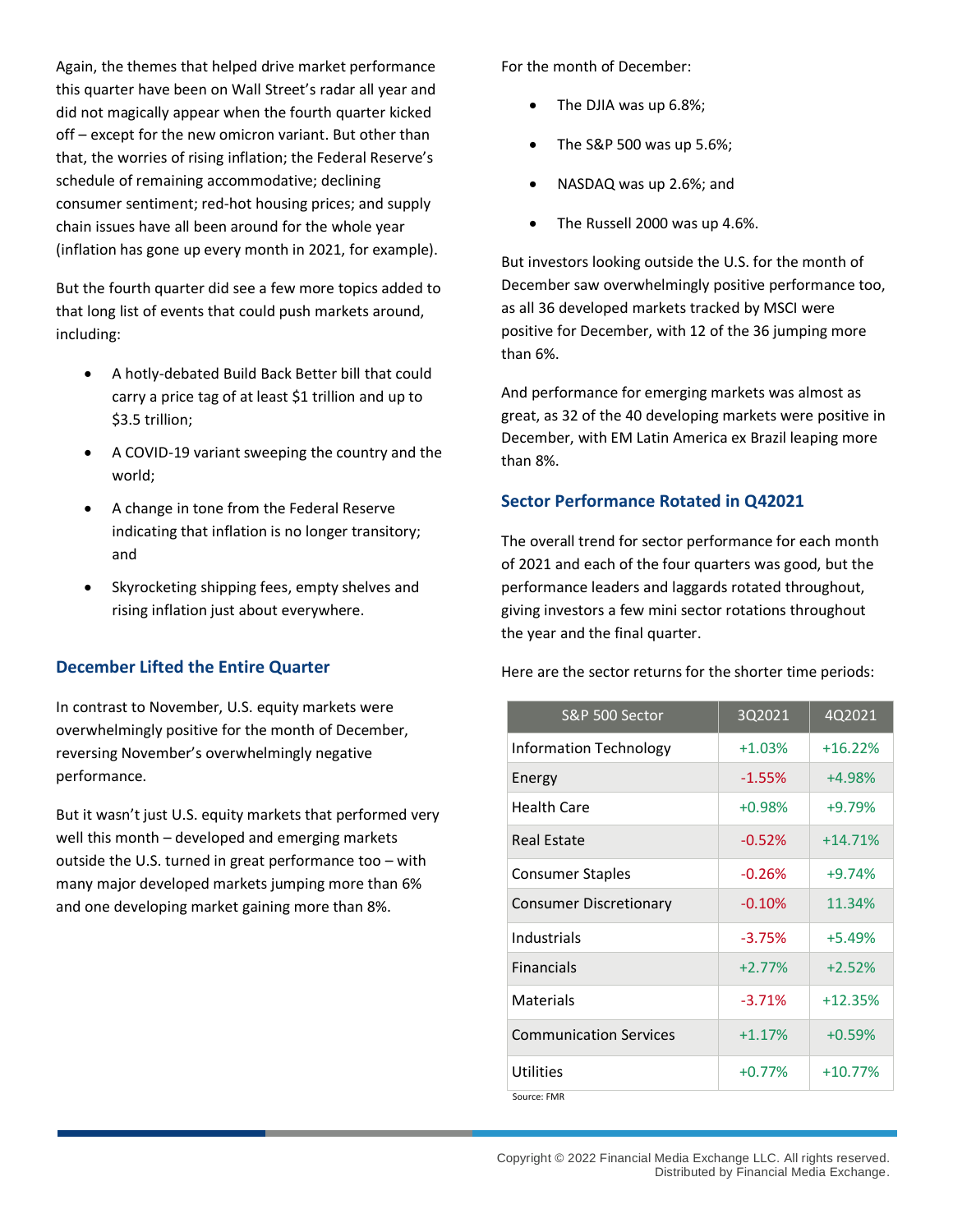Reviewing the sector returns for just the fourth quarter of 2021, we saw that:

- All 11 sectors were painted green for the fourth quarter;
- The Energy sector turned in a respectable quarter, despite the fact that the price of oil barely moved;
- Information Technology turned in a fantastic quarter, but the defensive Utilities sector did too, suggesting that maybe investors are looking towards defensive names too;
- The Financials sector turned in another solid quarter, helped by the Federal Reserve's stance of keeping rates low through at least 2023; and
- The differences between the best (+16.22%) performing and worst (+0.59%) performing sectors in the fourth quarter widened.

# **GDP Up 2.3%**

As the quarter was coming to a close, the Bureau of Economic Analysis reported that real gross domestic product increased at an annual rate of 2.3% in the third quarter of 2021. In the second quarter, real GDP increased 6.7%.



It was the third and final estimate from the BEA. In the second estimate, the increase in real GDP was 2.1%. The update primarily reflects upward revisions to personal consumption expenditures (PCE) and private inventory investment that were partly offset by a downward revision to exports. Imports, which are a subtraction in the calculation of GDP, were revised down.

The BEA also reported that real gross domestic product increased in 37 states and the District of Columbia in the third quarter of 2021. The percent change in real GDP in the third quarter ranged from 6.0% in Hawaii to -3.3% in New Hampshire and North Dakota.

## **Unemployment Rates Keep Improving**

On the last day of the quarter, the Department of Labor reported that unemployment rates were lower in November than a year earlier in all 389 metropolitan areas.

From the release:

"A total of 139 areas had jobless rates of less than 3.0 percent and 2 areas had rates of at least 10.0 percent. Nonfarm payroll employment increased over the year in 100 metropolitan areas and was essentially unchanged in 289 areas. The national unemployment rate in November was 3.9 percent, not seasonally adjusted, down from 6.4 percent a year earlier.

In November, Lincoln, NE, and Logan, UT-ID, had the lowest unemployment rates, 1.1 percent each. El Centro, CA, had the highest rate, 15.5 percent. A total of 245 areas had November jobless rates below the U.S. rate of 3.9 percent, 131 areas had rates above it, and 13 areas had rates equal to that of the nation.

The largest over-the-year unemployment rate decrease in November occurred in Kahului-Wailuku- Lahaina, HI (-9.4 percentage points). Rates fell over the year by at least 4.0 percentage points in an additional 12 areas."

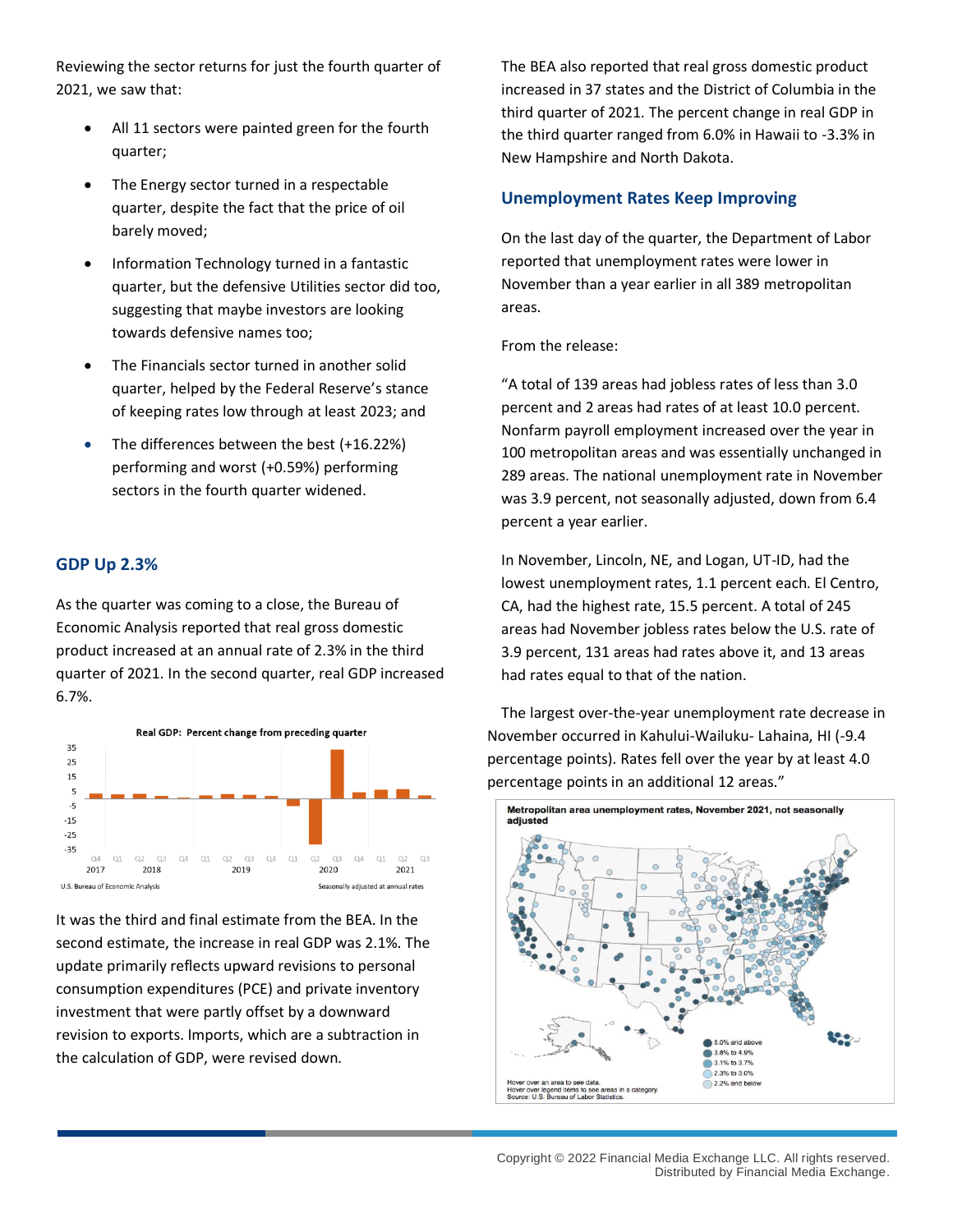# **Inflation Keeps Getting Worse**

Right before the Christmas holiday, the U.S. Bureau of Labor Statistics announced that the Producer Price Index for final demand increased 0.8% in November. Further:

- Final demand prices moved up 0.6% in each of the 3 prior months
- On an unadjusted basis, the final demand index rose 9.6% for the 12 months ended in November, the largest advance since 12 month data were first calculated in November 2010
- In November, the index for final demand services rose 0.7%
- Prices for final demand goods increased 1.2%
- The index for final demand less foods. energy, and trade services moved up 0.7% in November, the largest rise since climbing 0.8% in July
- For the 12 months ended in November, prices for final demand less foods, energy, and trade services increased 6.9%, the largest advance since 12-month data were first calculated in August 2014





## **Housing Prices Skyrocket**

A few days before the calendar turned, the Federal Housing Finance Agency announced that prices rose nationwide in October, up 1.1% from the previous month, according to its latest Federal Housing Finance Agency House Price Index.

House prices rose 17.4% from October 2020 to October 2021. The previously reported 0.9% price change for September 2021 remained unchanged.



a silico accomular